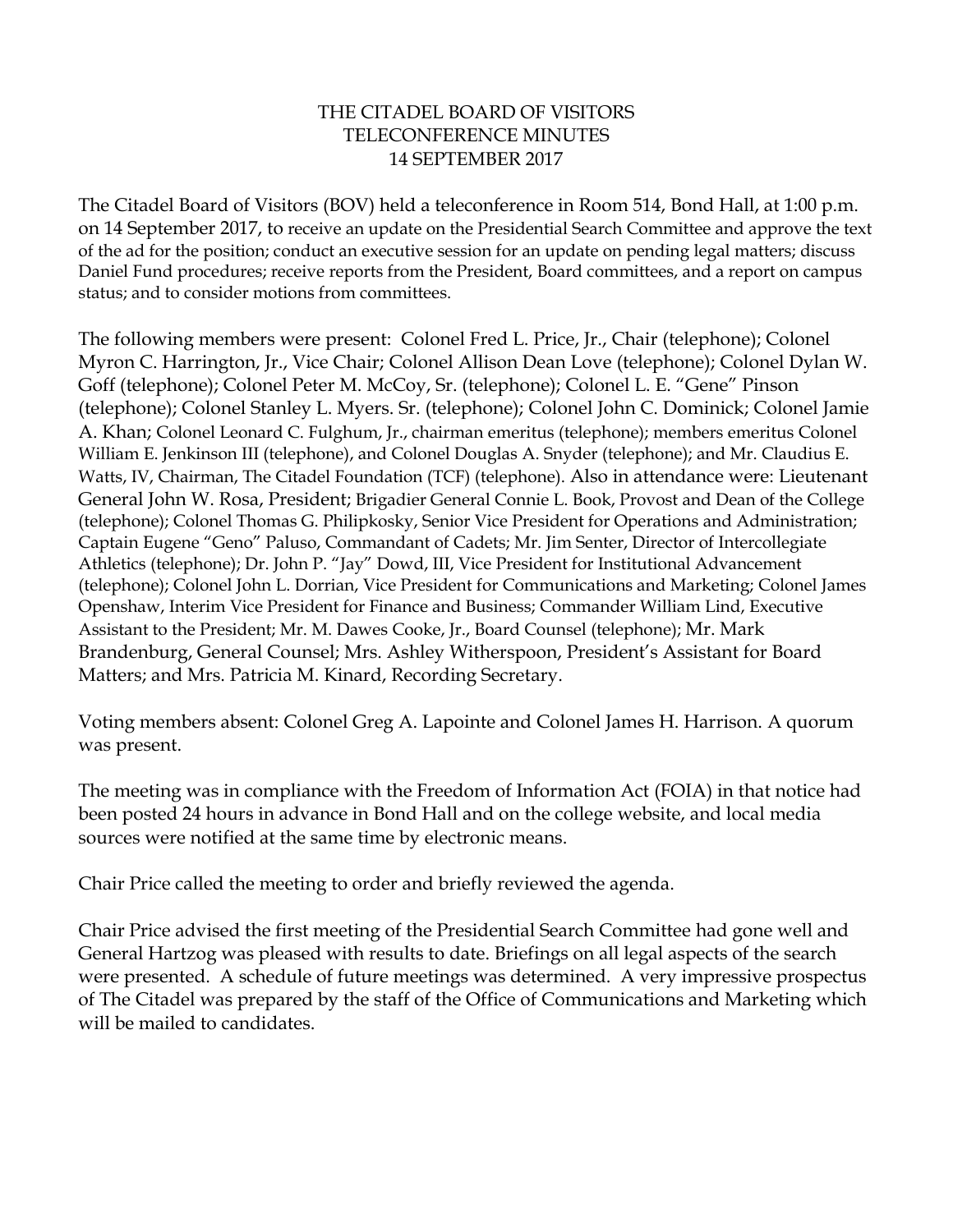Board of Visitors teleconference minutes 14 September 2017 Page two

Colonel Philipkosky reported he had received input on qualifications for the President position and the ad text. After a few edits were made to the document that had been compiled, Colonel Harrington moved:

## **MOTION**

*"That the Board of Visitors approves the ad for the position of President and the associated list of qualifications."*

Colonel Dominick seconded the motion, which was unanimously approved by the voting members participating: Price, Harrington, Love, Goff, McCoy, Pinson, Myers, Dominick, and Khan.

Colonel Harrington moved to go into executive session to discuss two legal matters – the Mother Doe II case and the Legislative Audit Council report. The motion was seconded by Colonel Goff and unanimously approved by all voting members participating: Price, Harrington, Love, Goff, McCoy, Pinson, Myers, Dominick, and Khan.

Colonel Harrington made a motion to come out of executive session, which was seconded by Colonel Dominick and unanimously approved by the voting members participating: Price, Harrington, Love, Goff, McCoy, Pinson, Myers, Dominick, and Khan.

Colonel Harrington moved:

## **MOTION**

*"That the Board of Visitors approves The Citadel's response to the draft Legislative Audit Council Report."*

The motion was seconded by Colonel Pinson.

After discussion, Colonel Love moved to amend by inserting "in concept" after "response." Colonel Harrington seconded the motion to amend.

After further discussion, Colonel Harrington withdrew the original motion.

Chair Price welcomed Colonel Khan to the Board of Visitors.

Colonel Fulghum stated LTC Hank Fuller, Director of Financial Aid, has drafted a policy and procedure document for Daniel Fund Scholarship nominations which will be presented to the Board at the 29 September meeting; the submittal procedure will be considered at that time.

President Rosa began his report by saying Hurricane Irma had generated only minimal damage to the campus. The Corps is back on campus and classes have begun. As moving the football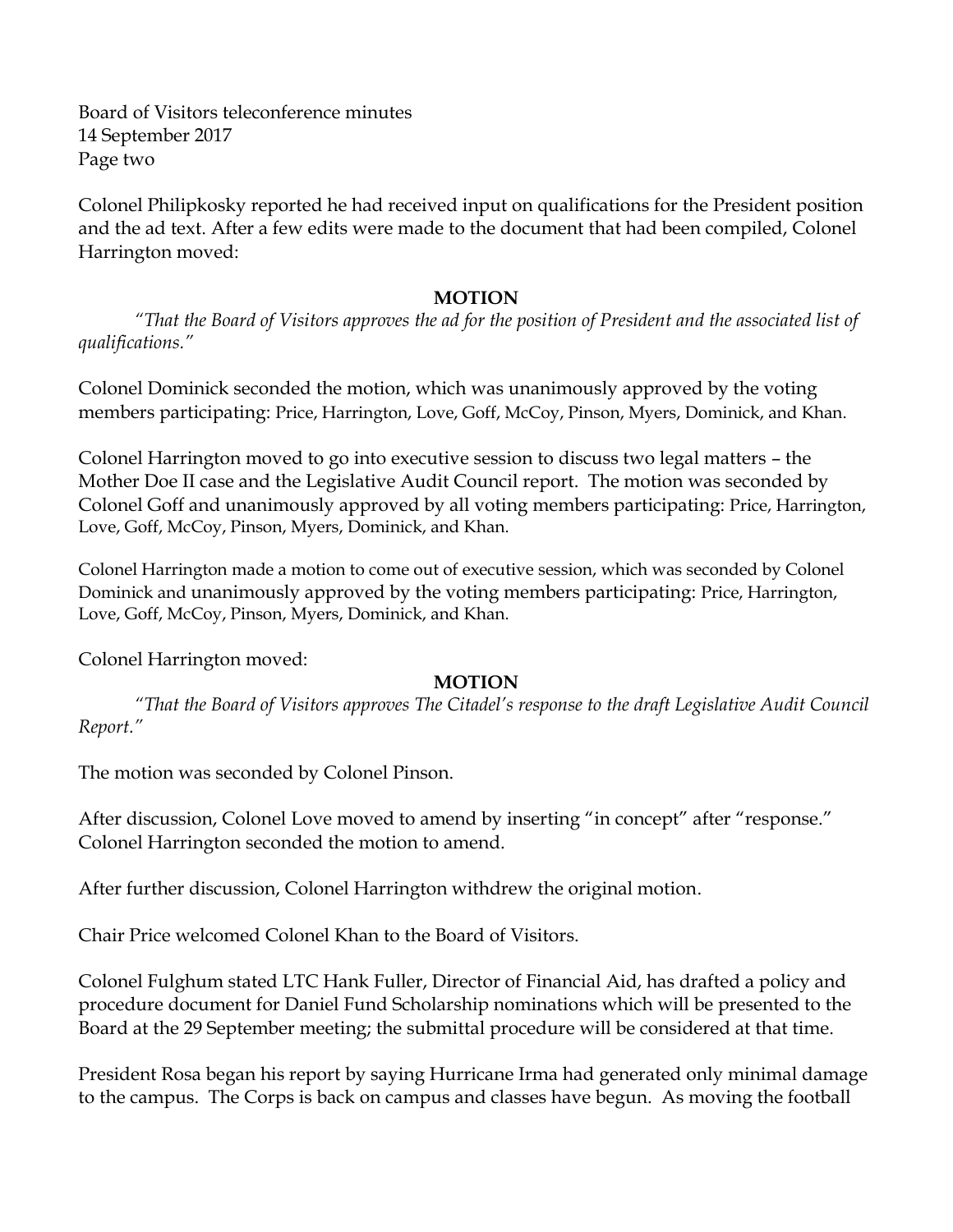Board of Visitors teleconference minutes 14 September 2017 Page three

game against Presbyterian College to Bailey Memorial Stadium in Clinton was expensive, the freshmen will only go to the Furman game this year. He closed by saying he is very proud The Citadel has been ranked #1 in top public colleges in the South by *U.S. News and World Report* for the seventh consecutive year.

Several Board members complimented the President and the college on this recognition.

Colonel Philipkosky presented slides showing hurricane damage to campus and some flooding problems, stating that the preparation prior to the storm and cooperation on the clean-up after were major factors in a quick recovery of the grounds and facilities.

Colonel Goff, Chair of the Strategy, Vision and Governance Committee, said the committee is making progress, with no specific items to present.

Colonel Love, Chair of the Communications and Community Relations Committee, thanked Colonel Dorrian and the Office of Communications and Marketing staff on their communication efforts pertaining to Hurricane Irma. She asked BOV members to read the news release from *U.S. News and World Report* and to take a look at the methodology for the selection. All regular meetings of the CCR Committee through May 2018 have been scheduled.

Colonel McCoy, Chair of the Operations and Risk Management (ORM) Committee, read the motion for Quarters One renovations which had been approved during the ORM Committee teleconference:

## **MOTION**

*"That the Board of Visitors approves the plans for the Quarters 1 renovations as briefed and directs the administration to present the funding plan at the October 2017 monthly teleconference."*

The motion did not require a second.

Colonel Philipkosky reviewed the briefing, saying the rationale for the motion is to enable planning to begin moving forward. He noted the BOV is not being asked to approve the estimated dollar amounts for the work at this time. Colonel Dominick pointed out there is no estimate of cost in the plan for an architect. After discussion, General Rosa said the next step in the process is to issue a Request for Proposal for a general contractor to oversee the renovations.

The motion was unanimously approved by the voting members participating: Price, Harrington, Love, Goff, McCoy, Pinson, Myers, Dominick, and Khan.

Colonel Myers, Chair of the Education and Leadership Development (ELD) Committee, commented on the recognition the college received from *U.S. News and World Report.*